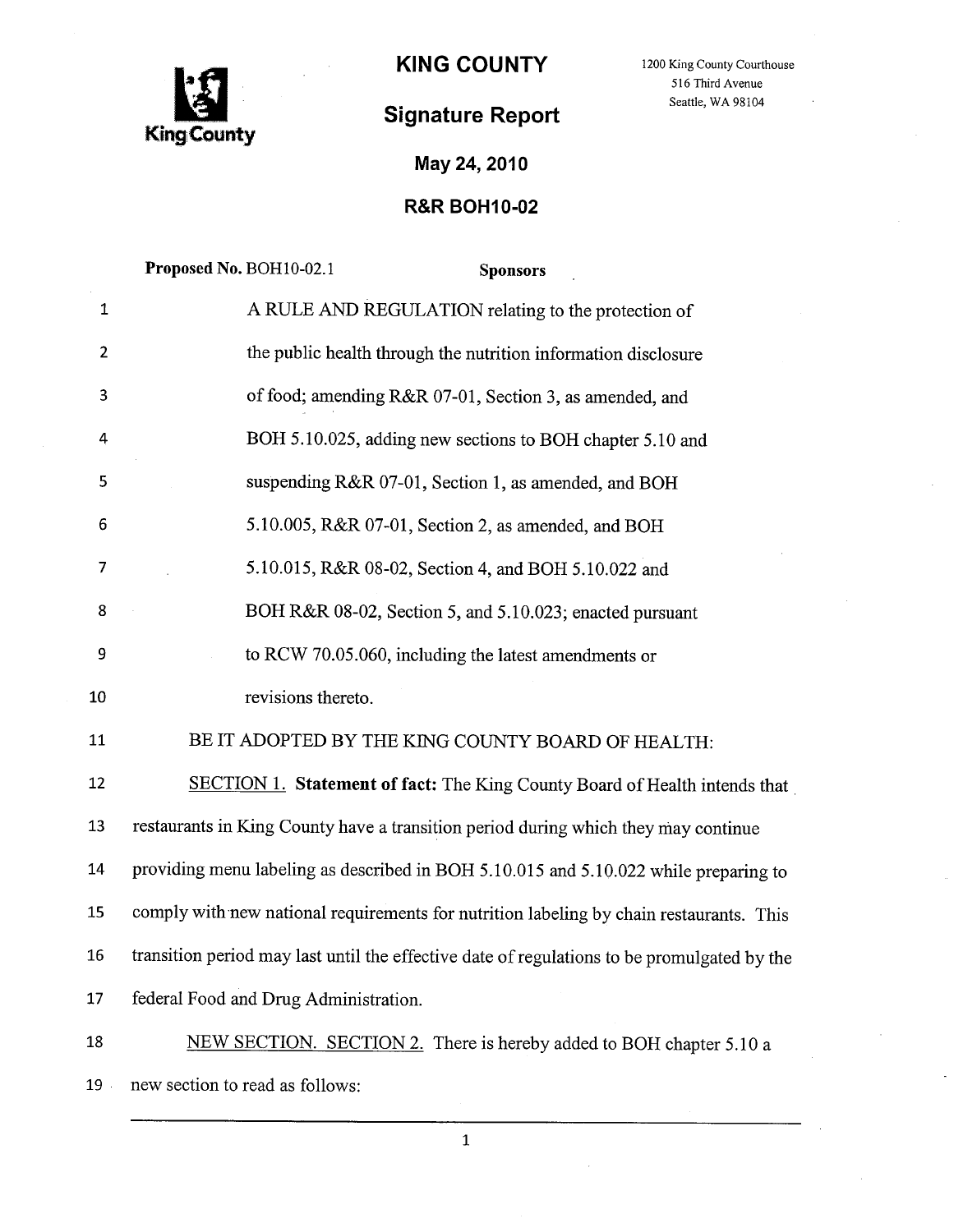| 20 | The operation and effect of Code of King County Board of Health Sections                      |
|----|-----------------------------------------------------------------------------------------------|
| 21 | 5.10.005, 5.10.015, 5.10.022 and 5.10.023 is suspended.                                       |
| 22 | NEW SECTION. SECTION 3. There is hereby added to BOH chapter 5.10 a                           |
| 23 | new section to read as follows:                                                               |
| 24 | Nutrition labeling of standard menu items at chain restaurants.                               |
| 25 | A. General requirements for chain restaurants. Except for food described in                   |
| 26 | subsection D. of this section, in the case of food that is a standard menu item that is       |
| 27 | offered for sale in a restaurant that is part of a chain with fifteen or more locations doing |
| 28 | business under the same name, regardless of the type of ownership of the locations, and       |
| 29 | offering for sale substantially the same menu items, a restaurant shall disclose the          |
| 30 | information described in subsections B. and C. of this section.                               |
| 31 | B. Information required to be disclosed by restaurants. Except as provided in                 |
| 32 | subsection D. of this section, a restaurant shall disclose in a clear and conspicuous         |
| 33 | manner:                                                                                       |
| 34 | 1. In a nutrient content disclosure statement adjacent to the name of the standard            |
| 35 | menu item, so as to be clearly associated with the standard menu item, on the menu            |
| 36 | listing the item for sale, the number of calories contained in the standard menu item, as     |
| 37 | usually prepared and offered for sale; and a succinct statement concerning suggested          |
| 38 | daily caloric intake posted prominently on the menu and designed to enable the public to      |
| 39 | understand, in the context of a daily diet, the significance of the caloric information that  |
| 40 | is provided on the menu. A restaurant may use the following statement: "The Dietary           |
| 41 | Guidelines for Americans recommend limiting saturated fat to 20 grams and sodium to           |
|    |                                                                                               |

2

 $\sim$ 

 $\ddot{\phantom{a}}$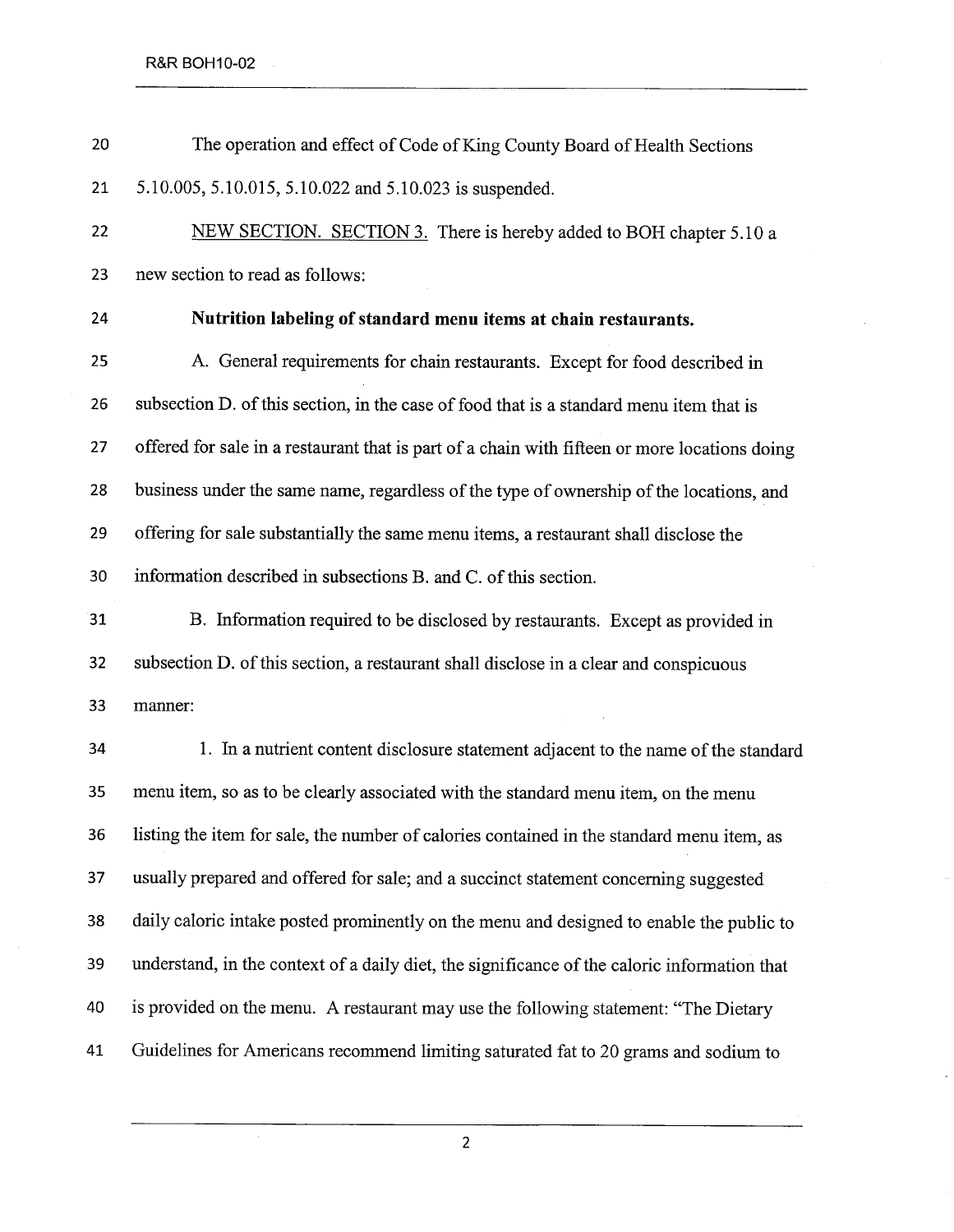## R&R BOH10-02

|    | 42 2,300 milligrams for a typical adult eating 2,000 calories daily. Recommended limits |
|----|-----------------------------------------------------------------------------------------|
| 43 | may be higher or lower depending upon daily calorie consumption."                       |

| 44 | 2. In a nutrient content disclosure statement adjacent to the name of the standard            |
|----|-----------------------------------------------------------------------------------------------|
| 45 | menu item, so as to be clearly associated with the standard menu item, on the menu            |
| 46 | board, including a drive-through menu board, the number of calories contained in the          |
| 47 | standard menu item, as usually prepared and offered for sale; and a succinct statement        |
| 48 | concerning suggested daily caloric intake posted prominently on the menu board,               |
| 49 | designed to enable the public to understand, in the context of a daily diet, the significance |
| 50 | of the caloric information that is provided on the menu board. A restaurant may use the       |
| 51 | following statement: "The Dietary Guidelines for Americans recommend limiting                 |
| 52 | saturated fat to 20 grams and sodium to 2,300 milligrams for a typical adult eating 2,000     |
| 53 | calories daily. Recommended limits may be higher or lower depending upon daily                |
| 54 | calorie consumption."                                                                         |
| 55 | 3. In a written form, available on the premises of the restaurant and to the                  |
| 56 | consumer upon request, the following nutrition information:                                   |
| 57 | a. The total number of calories derived from any source, and derived from the                 |
| 58 | total fat, in each serving size or other unit of measure of the food; and                     |
| 59 | b. The amount of the following nutrients: total fat, saturated fat, cholesterol,              |
| 60 | sodium, total carbohydrates, complex carbohydrates, sugars, dietary fiber, and total          |
| 61 | protein contained in each serving size or other unit of measure; and                          |
| 62 | 4. On the menu or menu board, a prominent, clear, and conspicuous statement                   |
| 63 | regarding the availability of the information described in subsection B.3.a. and b. of this   |
|    |                                                                                               |

64 section.

3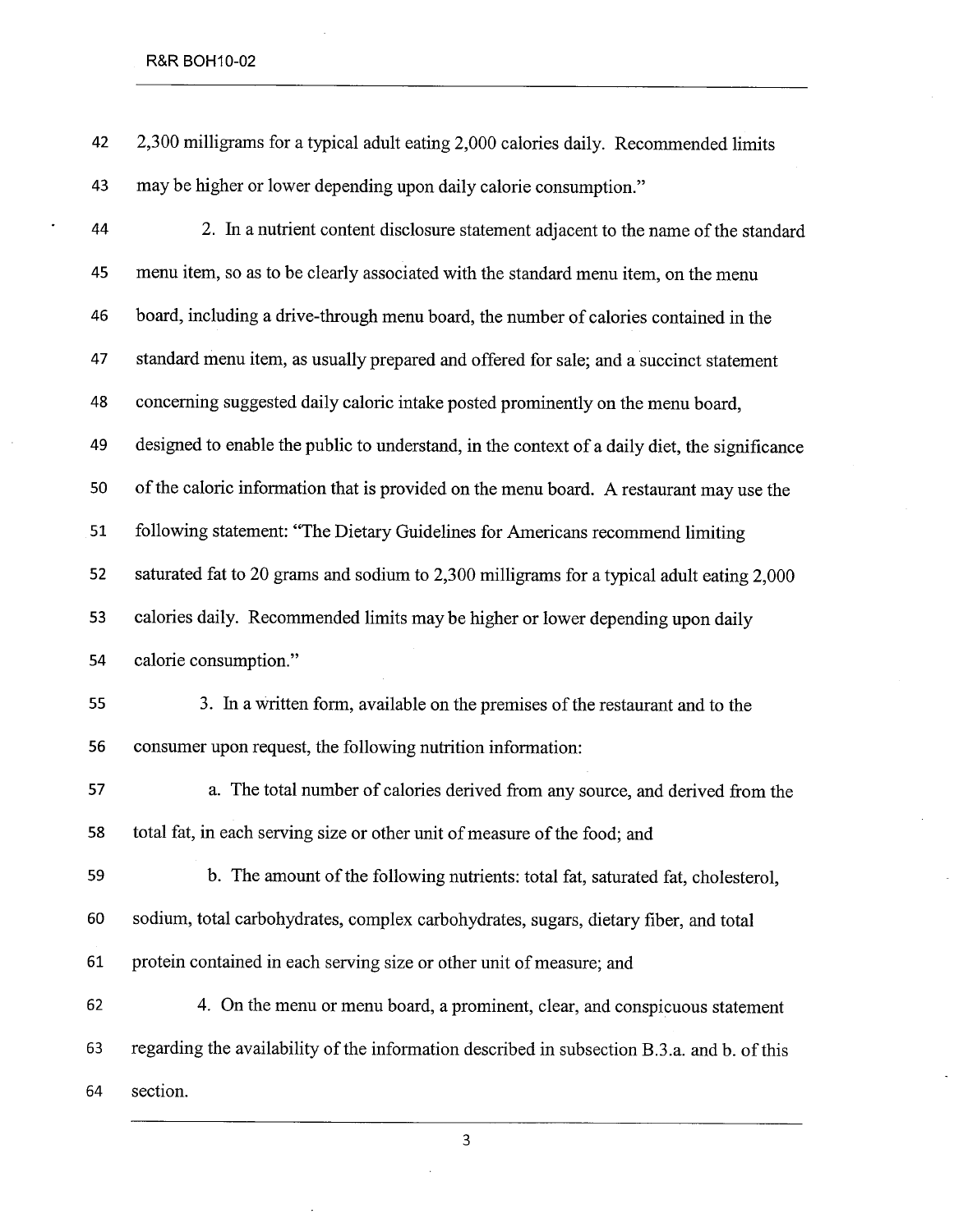| 65 | C. Reasonable basis. For the purposes of this section, a restaurant shall have a           |
|----|--------------------------------------------------------------------------------------------|
| 66 | reasonable basis for its nutrient content disclosures, including nutrient databases,       |
| 67 | cookbooks, laboratory analyses, and other reasonable means, as described in section        |
| 68 | 101.10 of title 21, Code of Federal Regulations (or any successor regulation) or in a      |
| 69 | related guidance of the Food and Drug Administration.                                      |
| 70 | D. Nonapplicability to certain food - In General. Subsections A. through C. of             |
| 71 | this section do not apply to:                                                              |
| 72 | 1. Items that are not listed on a menu or menu board, such as condiments and               |
| 73 | other items placed on the table or counter for general use;                                |
| 74 | 2. Daily specials, temporary menu items appearing on the menu for less than                |
| 75 | sixty days per calendar year or custom orders;                                             |
| 76 | 3. Such other food that is part of a customary market test appearing on the menu           |
| 77 | for less than ninety days.                                                                 |
| 78 | E. Definition. For the purposes of this section, "menu" or "menu board" means              |
| 79 | the primary writing of the restaurant from which a consumer makes an order selection.      |
| 80 | SECTION 4. R&R 07-01, Section 3, as amended, and BOH 5.10.025 are each                     |
| 81 | hereby amended to read as follows:                                                         |
| 82 | Enforcement - ((N))nutrition labeling.                                                     |
| 83 | A. The director of the Seattle-King County department of public health or his or           |
| 84 | her authorized representative is authorized to enforce the nutrition labeling requirements |
| 85 | of this chapter in accordance with the food establishment inspection and other             |
| 86 | enforcement provisions of BOH chapters 5.02 and 5.60.                                      |

4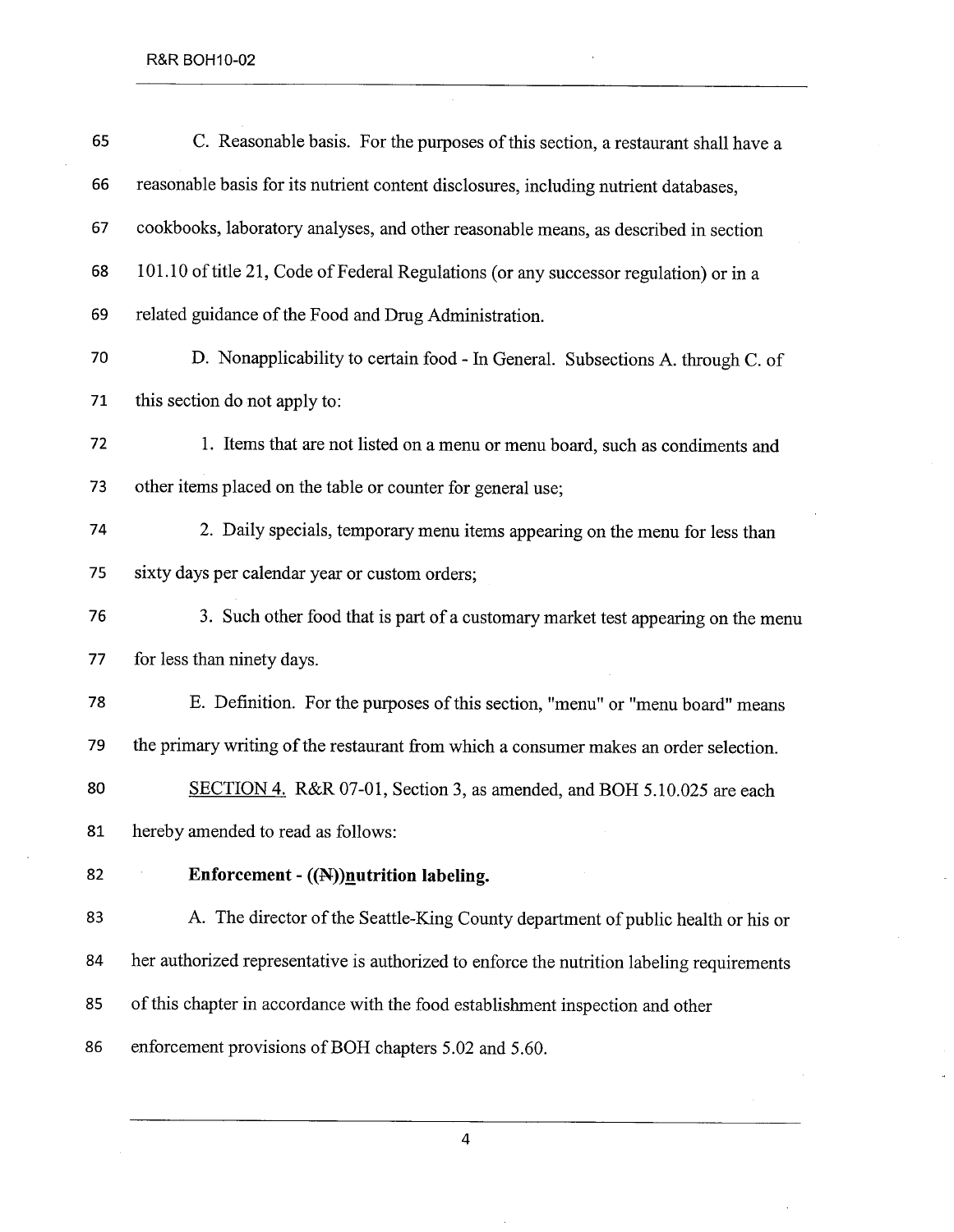| 87  | B. If the health officer questions the accuracy of nutrition labeling for a menu              |
|-----|-----------------------------------------------------------------------------------------------|
| 88  | item, the health officer may refer a nutrition professional from the Seattle-King County      |
| 89  | department of public health to the restaurant to review and determine if the nutrition        |
| 90  | information requires correcting. The health officer shall verify any required corrections     |
| 91  | at the next regular inspection.                                                               |
| 92  | C. ((From August 1, 2008, through December 31, 2008, a chain restaurant shall                 |
| 93  | not be deemed to be in violation of BOH 5.10.015.B. and C. if the restaurant provides         |
| 94  | documentation that it has taken steps to obtain calorie and nutrient analysis of standard     |
| 95  | menu-items and create nutrition labeling.                                                     |
| 96  | D. From August 1, 2008, through August 1, 2009, a chain restaurant shall not be               |
| 97  | deemed to be in violation of BOH 5.10.015.B. and C. as it applies to drive-through menu       |
| 98  | boards)) Owners and operators of chain restaurants shall have a transition period while       |
| 99  | preparing to comply with section 3 of this rule. The transition period shall commence on      |
| 100 | the effective date of this rule and remain in effect until the effective date of federal      |
| 101 | regulations adopted pursuant to Section 4205 of the Patient Protection and Affordable         |
| 102 | Care Act, Pub. L. No. 111-148.                                                                |
| 103 | D. During the transition period described in subsection C. of this section, the               |
| 104 | owner or operator of a chain restaurant that provides a menu does not violate section 3 of    |
| 105 | this rule if the restaurant makes nutrition labeling of calories, saturated fat, carbohydrate |
| 106 | and sodium and the dietary statement available through an alternative method described        |
| 107 | in suspended BOH 5.10.022.                                                                    |

 $\alpha$ 

5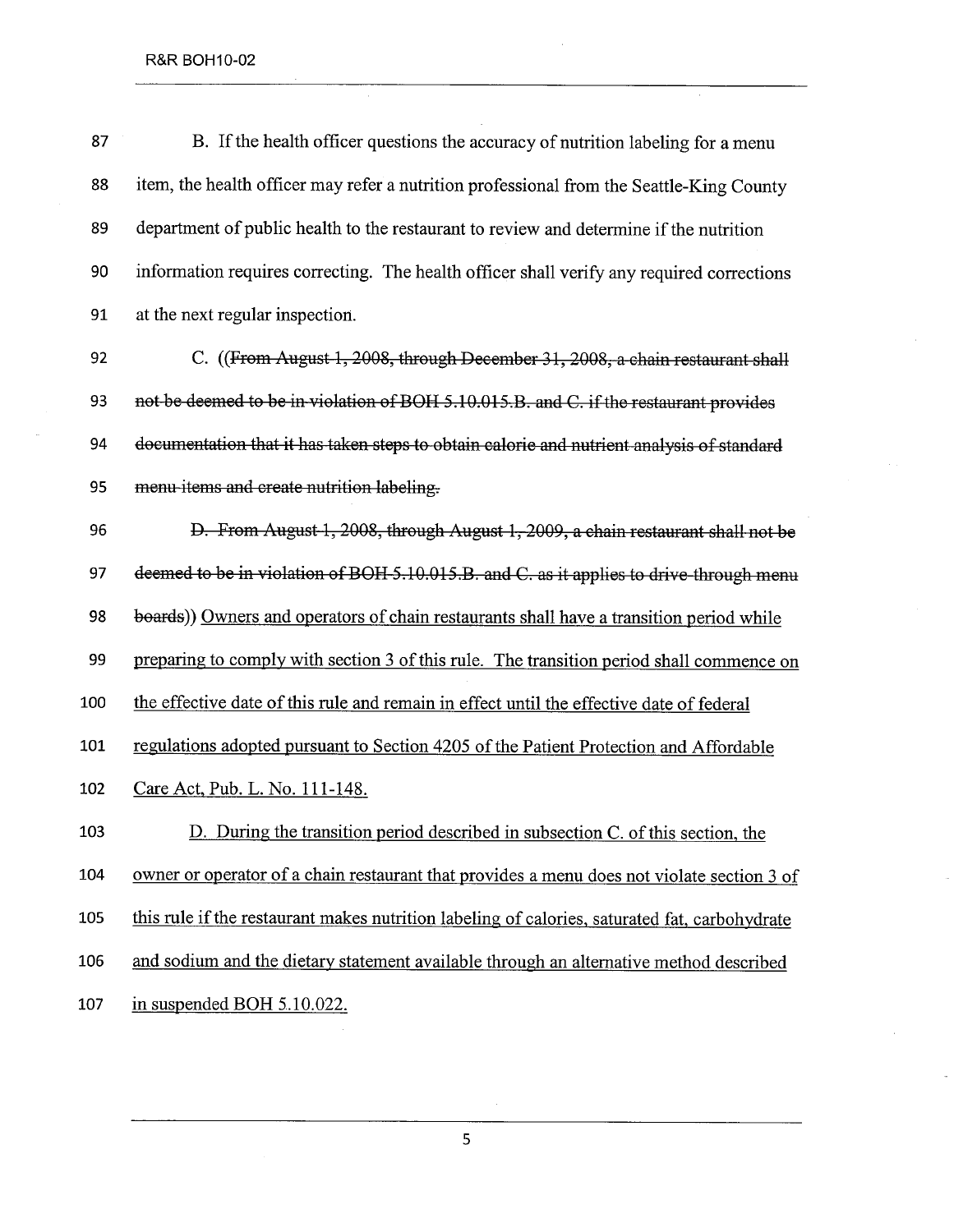R&R BOH10-02

- 108 E. During the transition period described in subsection C. of this section, the
- 109 owner or operator of a chain restaurant that provides a menu board does not violate
- 110 section 3 of this rule if the restaurant
- 111 1. Makes nutrition labeling of calories available through an alternative method
- 112 described in suspended BOH 5.10.022: or
- 113 2. Makes nutrition labeling of saturated fat, carbohydrate and sodium and the
- 114 dietary statement available as described in suspended BOH 5.10.015 or 5.10.022, as
- 115 applicable.
- 116 SECTION 5. Severability. If any provision of this rule or its application to any